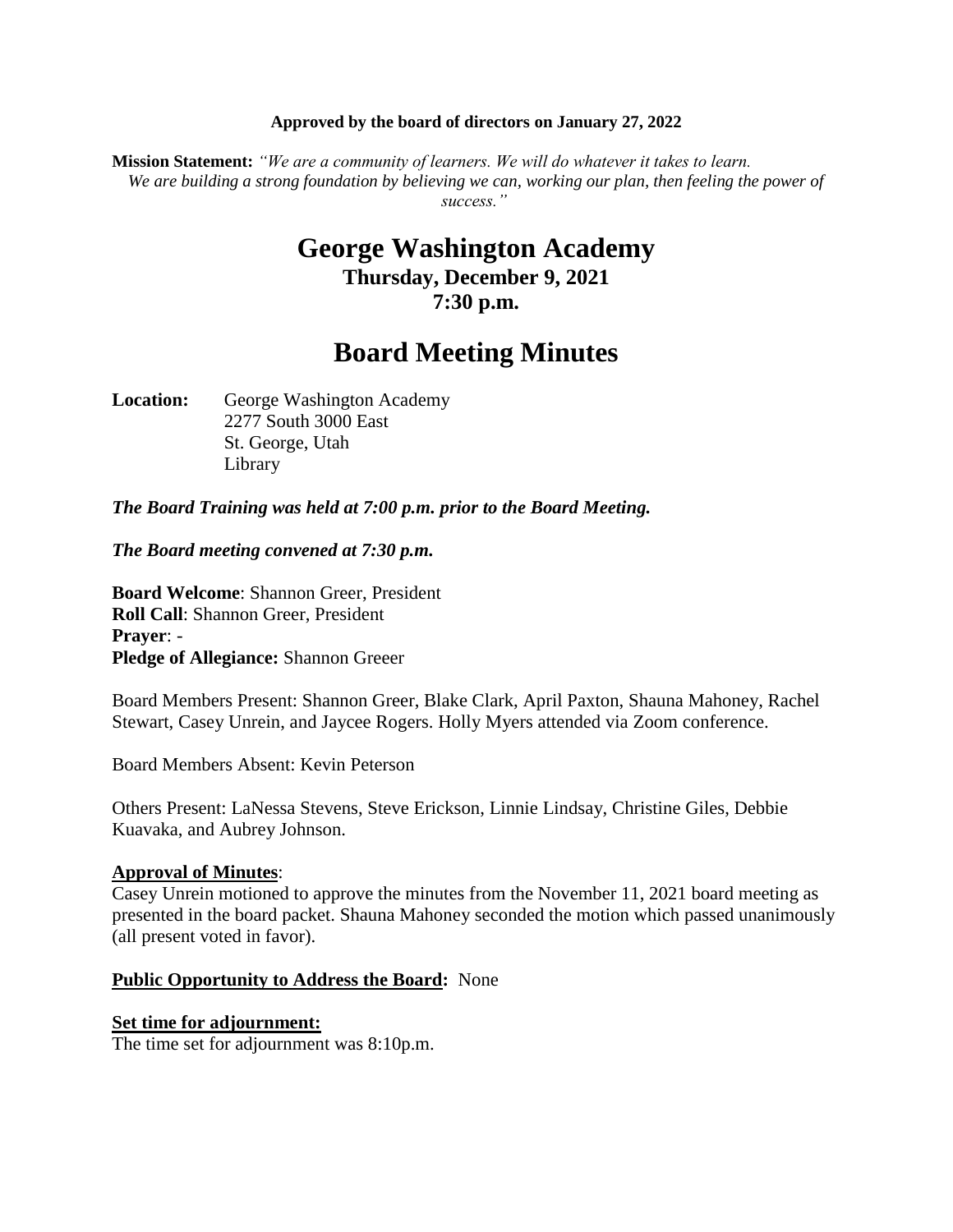## **Teacher Representative Report**:

Linnie Lindsay reported that last month 5 teachers attended PLC conference in Houston. The teachers returned excited to share new information with their colleagues. Linnie shared the highlights of the conference as told by the teachers. Teachers shared the challenge in education is to prepare students for jobs that haven't been invented. The staff should focus on helping students through assessments and teacher talk should be limited. PLC's are for teachers to improve their craft to benefit all students. Teacher teams need to be committed to shared data and do whatever it takes for all learners to succeed.

Christine Giles reported that there are new Promethean Boards in the classrooms. She reported that the boards are making a difference in instruction, especially in implementing the new math program. Christine also reported that the Leader in Me action teams are meeting monthly to empower students. She reported that teachers are being trained in new ways to implement the program. This year, the GWA gives back will focus on a student and students are helping decide the details of what that event will look like.

**Administration Report**: Blake Clark, Executive Director, reported that all December reports complete. Blake reported that the assistant director and he are going to go to Crimson View Elementary to learn about what they are doing to achieve high student assessment scores. Blake reported that the state superintendent highlighted 5 schools who overcame "learning loss" from the pandemic, and GWA was the only charter school.

## **Financial Report**:

Spencer Adams, Business Administrator, reported that the budget is over 40% through the year and the finances are looking great and ratios are healthy. Revenues to expenses are in a good position. The state revenue, some allotment has been trued up. One line item that wasn't trued up was the local replacement fund (\$19,000 increase). He reported the budget should see an IDEA (funds only spent on SPED) increase. While there isn't a set amount determined, the discussion is possibly a \$100,000 increase. Spencer reported a few line items were adjusted in the finance committee and all reports have been completed.

## **Committee Reports**:

- **Policies Committee** Nothing to report.
- Finance Committee Nothing to report.
- **Benefits Committee** Nothing to report.
- **Curriculum Committee**  LaNessa Stevens reported that a new math video was created to educate the parents on the new math curriculum.
- **Outreach Committee** Holly Myers touched on the article in US News recognizing GWA as a top performing school.
- **Technology Committee** Steve Erickson reported that over half of the promethean boards have been installed.
- **LAND Trust Committee** Nothing to report.
- **PTO Committee** Nothing to report.